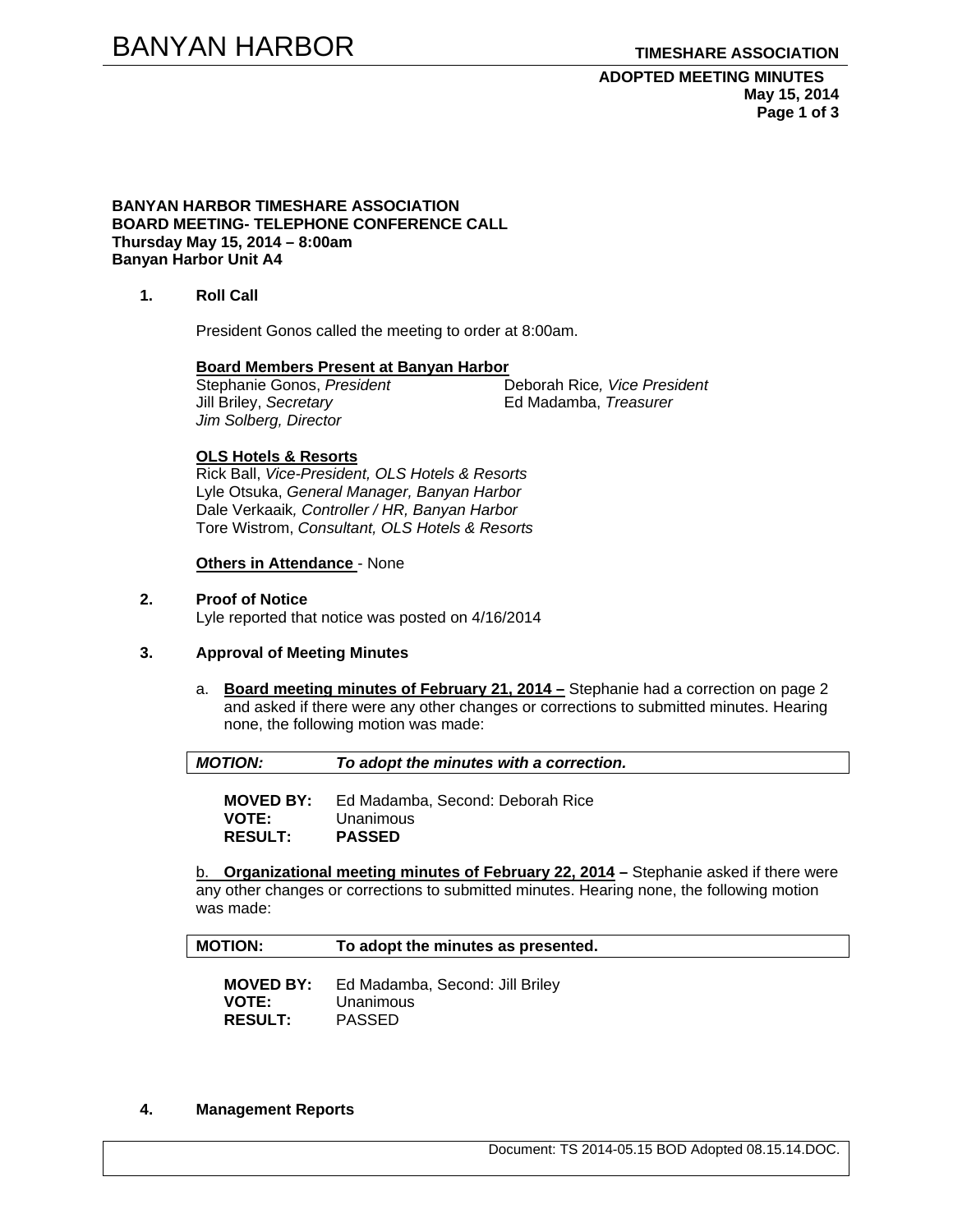#### **ADOPTED MEETING MINUTES May 15, 2014 Page 2 of 3**

- a. **Board President's Report** Stephanie thanked the Board for their support going forward, as it would be difficult to fill the shoes of Jim Solberg. She also thanked the staff for their continued dedicated work to continually improve Banyan Harbor. She also felt the March newsletter provides valuable information with scam and ownership transfer guidelines.
- b. **Manager's Report** Lyle acknowledged our great team of Banyan Harbor associates. We currently rank at 92.3% in OLS Guest comment score  $(6<sup>th</sup>$  place) for the 1<sup>st</sup> quarter 2014. Lyle mentioned our staff continues to focus on the basics and we are seeing improvements in our RCI guest comment scores. Lyle also updated the Board on the closet mirror replacement project and the move towards a darker hardwood living room look (10 units). He then deferred to his submitted written report.

# **5. Financial Reports**

- a. **March 2014 Financial –** Rick reviewed the financial results through March 2014. Revenues year-to-date were behind budget by \$3,810 mainly due to less late fee income and slightly less amenity fee income. Payroll, payroll taxes, health insurance favorable to budget by \$7,843, and operating expenses were over budget by \$2,730. Utilities were slightly over budget by \$427. The staff continues to do an excellent job in managing controllable expenses. Through March 31, 2014, Net Earnings were a surplus of \$19,539 (\$876 favorable to budget). Stephanie asked how our Amenity fees compared to other timeshares and if there were guest collection challenges? Lyle commented our fee is \$55 per week as compared to other Timeshares at \$75-\$95 per week. No major guest acceptance challenges.
- b. **Reserve Study –** Rick reviewed the reserve study highlighting 2014 projects. We have or are in the process of placing orders based on recent annual inspection reports. As of 3/31/14, the remaining 2014 capital expenditures are forecasted to be \$107,973. President Gonos commented that a few projects are more than originally budgeted. Tore explained that additional capital reserve funds will be forthcoming from the sale of unit 50 allowing Timeshare to increase replacement plans. We continue to monitor capital projects as to not over-extend ourselves, but ensure we maintain the furnishings, fixtures and equipment of the units. The 20 year Reserve Study, which is reviewed by the Board quarterly continues to be a good tool to show funding for anticipated future projects.
- c. **Collection –** Rick reported and reviewed the recapped summary of outstanding maintenance fees. Year-to-date we are seeing improvement and by reducing our timeshare inventory, we have continued to see a decrease in timeshare association (foreclosed) inventory.

# **6. Unfinished Business**

- a. **RCI Comment Cards** Overall our Banyan Harbor comments continue to be favorable for our type property. Tore informed the Board we now generate weekly RCI reports and share it with all managers. Lyle reiterated it generates a quicker staff review and we have already noticed an improvement. Jim mentioned comments are sometimes related to Gold Crown owner's higher expectations of their home resorts.
- b. **Photo Voltaic Installation** Rick updated the Board on project status. We met recently with Michael Chen of ADON and will be closely managing their progress. Adon projects turning on buildings as completed. We are anticipating building L will be turned on shortly.